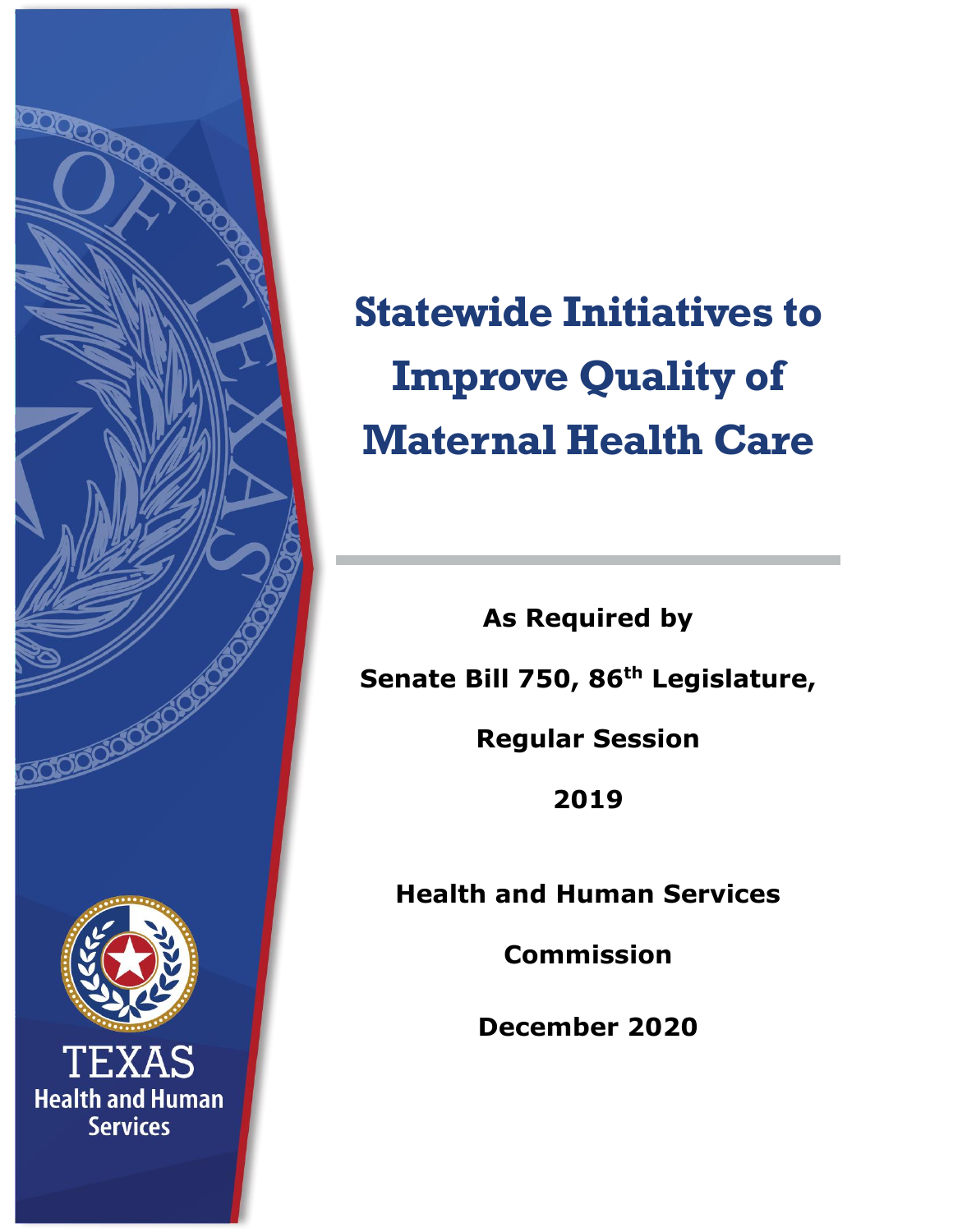# **Table of Contents**

| Prenatal Appointment Availability Study Thresholds 10 |  |
|-------------------------------------------------------|--|
|                                                       |  |
| <b>Appendix A. Technical Specifications for</b>       |  |
| SEVERE MATERNAL MORBIDITY UPDATED AUGUST 2020  14     |  |
|                                                       |  |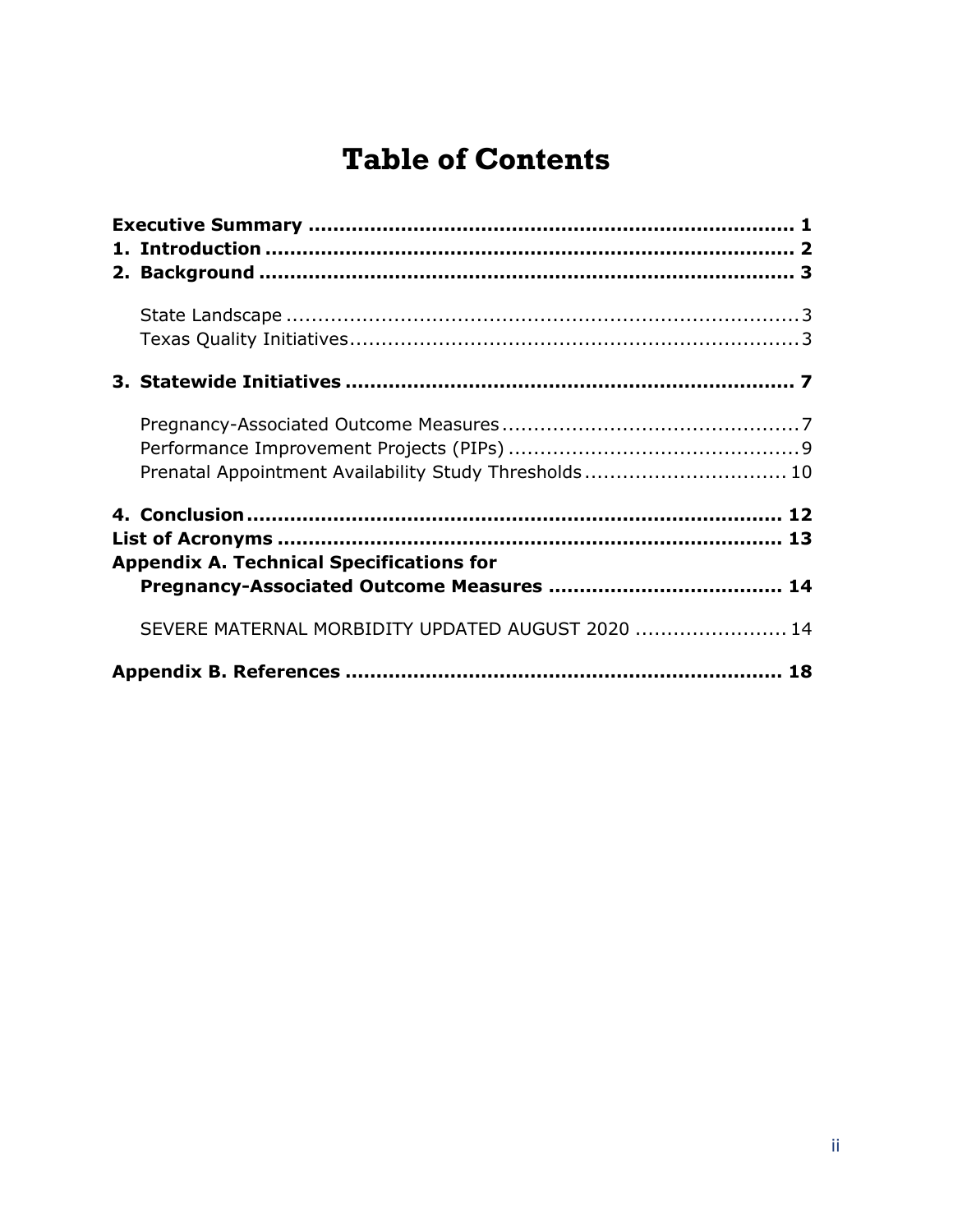### <span id="page-2-0"></span>**Executive Summary**

Senate Bill (S.B.) 750, 86th Legislature, Regular Session, 2019, Section 3<sup>1</sup> requires the Texas Health and Human Services Commission (HHSC) to develop or enhance statewide initiatives to improve the quality of maternal health care services, specify initiatives contracted managed care organizations (MCOs) must implement to improve quality of maternal health care in Texas, and submit a report to the legislature summarizing progress. The bill also encourages MCOs to incorporate their own initiatives to improve maternal healthcare services.

S.B. 750 lists potential topics the initiatives may address, including prenatal and postpartum care rates, maternal health disparities for minority and high-risk women, social determinants of health (SDOH), or other agency priorities.

HHSC staff conducted a comprehensive environmental scan, including interviews with other states, and participated in an Innovation Accelerator Program (IAP) with the Centers for Medicare & Medicaid Services (CMS) on maternal mortality and severe maternal morbidity to determine effective initiatives. Based on this research and currently available data, HHSC is moving forward with the following statewide managed care initiatives to improve the quality of maternal health care services:

- Implementing new Pregnancy-Associated Outcome Measures,
- Assessing changes to MCO performance thresholds for prenatal appointment availability studies, and
- Implementing prenatal or postpartum performance improvement projects (PIPs) for minority or high-risk women.

<sup>1</sup> <https://capitol.texas.gov/BillLookup/History.aspx?LegSess=86R&Bill=SB750>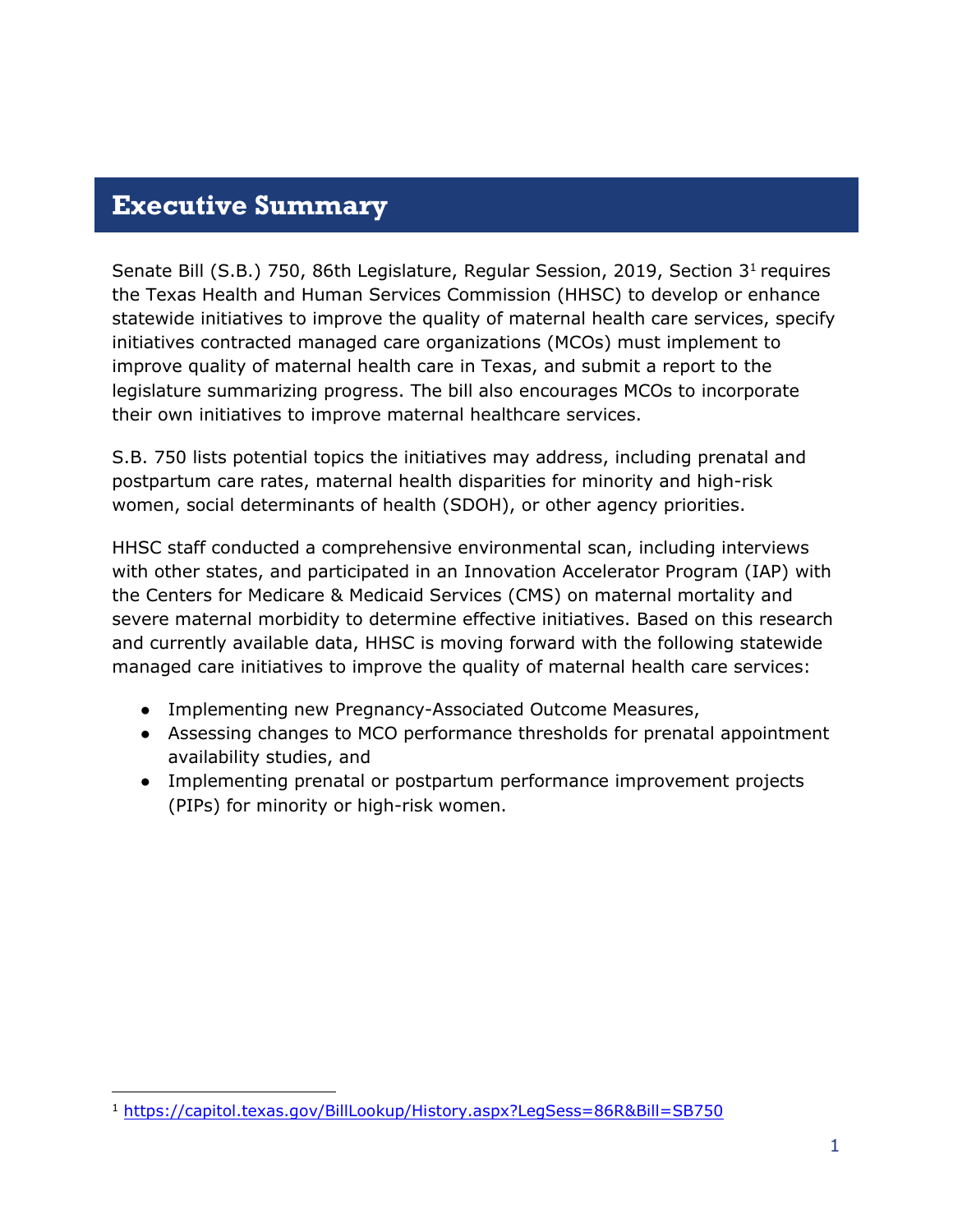## <span id="page-3-0"></span>**1.Introduction**

Maternal mortality (MM) and severe maternal morbidity (SMM) continue to be a concern, both in Texas and nationally<sup>i</sup>. National studies indicate inequities in maternal health outcomes are evident among under-insured and publicly-insured women; ii, iii, iv particularly among racial/ethnic minorities, women living in rural areas where availability of obstetric-gynecological (OB-GYN) care is low, and women living in poverty.  $v,v_i,v_i,v_i,v_i}$  These trends have prompted efforts by policymakers and other stakeholders to address maternal health in state Medicaid programs. In Texas, state legislative initiatives address maternal health in Medicaid, including directives included in S.B. 750.

S.B. 750, Section 3 requires HHSC to develop or enhance statewide initiatives to improve the quality of maternal health care services and outcomes for women in this state. HHSC shall specify the initiatives that each contracted MCO must incorporate in the organizations' managed care plans. The initiatives may address:

- Prenatal and postpartum care rates;
- Maternal health disparities that exist for minority women and other high-risk populations of women in Texas;
- SDOH; or
- Other HHSC priorities.

MCOs may implement additional initiatives to improve the quality of maternal health care services for women enrolled in their plans.

This report details efforts to identify and implement important maternal healthcare initiatives in managed care to improve the lives of Texas Medicaid members.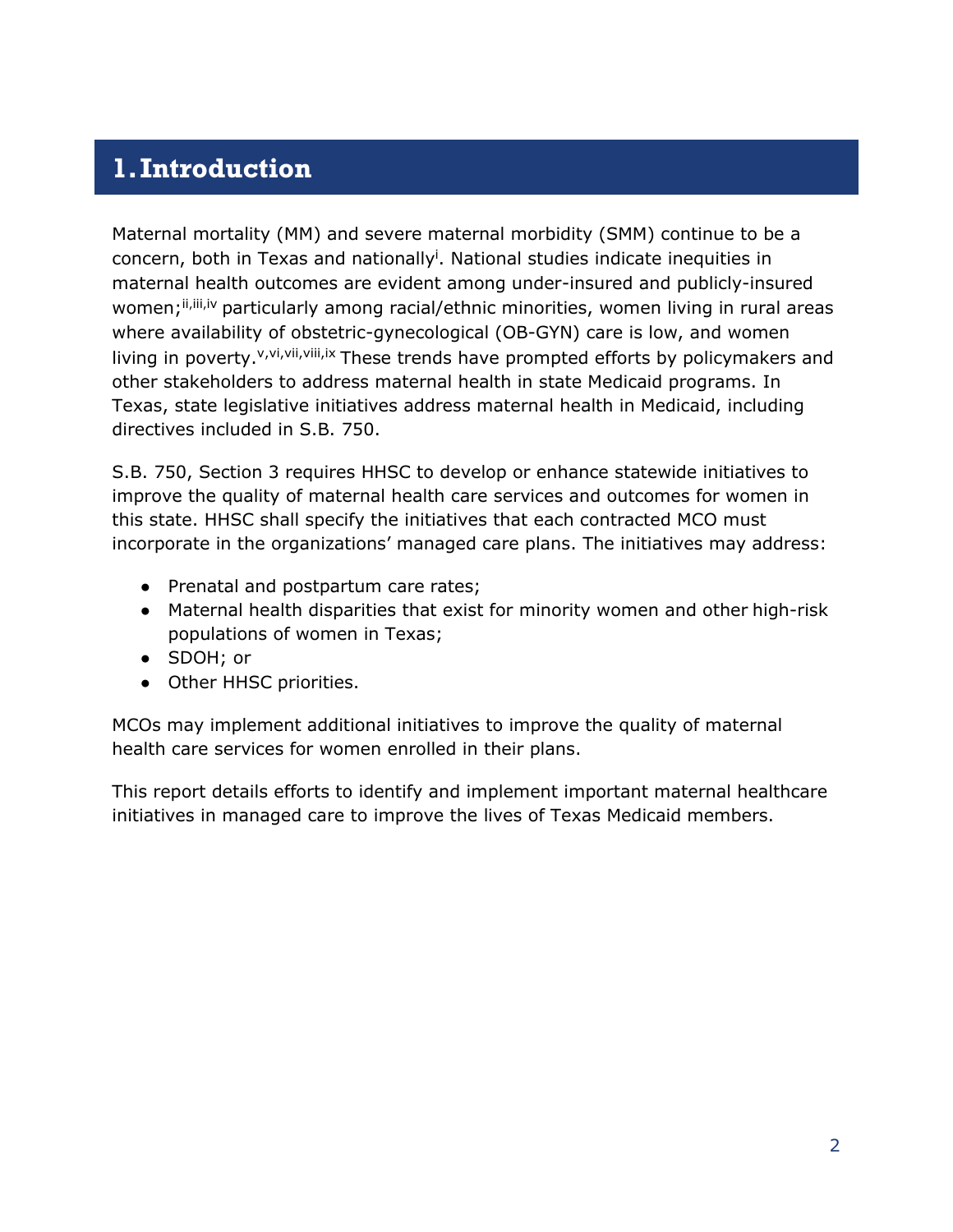# <span id="page-4-0"></span>**2.Background**

## <span id="page-4-1"></span>**State Landscape**

Medicaid covers 4.3 million Texans, and 33 percent are in the 15-64 age groups that include women of childbearing ages. Medicaid pays for more than half (53 percent) of Texas births and plays a critical role in reducing rates of maternal mortality and morbidity.<sup>x</sup>

A 2018 Joint Report by the Maternal Mortality and Morbidity Task Force (MMMTF) (since renamed as the Maternal Mortality and Morbidity Review Committee) found that 68.5 percent of maternal deaths in 2012 were among women with Medicaid coverage at delivery. According to the Texas Maternal Mortality and Morbidity Review Committee definitions, maternal morbidity is a pregnancy-related health condition occurring during pregnancy, labor, or delivery or within one year of delivery or end of pregnancy. Similarly, SMM is a maternal morbidity that constitutes a life-threatening condition.<sup>xi</sup> The Healthy Texas Mothers and Babies Data Book indicates that the SMM rate in Texas remains relatively stable since 2009.xii

The top causes of maternal death in Texas between 2012 and 2015 were drug overdose, cardiac events, homicide, suicide, and infection/sepsis.<sup>xiii</sup> The Joint Report and the Texas Department of State Health Services (DSHS) found that African-American women had the greatest risk for maternal death in 2012, and this increased risk existed regardless of income, education, marital status or other health conditions. Xiv Also in 2018, a report by the Texas External Quality Review Organization (EQRO) found higher rates of SMM and hemorrhage among black women, consistent with findings from the MMMTF-DSHS 2018 report.<sup>xv</sup> A 2019 report found that African Americans are disproportionately affected by SDOH such as housing, food insecurity, and education, and low access to health insurance in Texas.<sup>xvi</sup> Moreover, the toll of ongoing stress is especially harmful to birth outcomes in African-American families.

## <span id="page-4-2"></span>**Texas Quality Initiatives**

HHSC uses quality measures to assess MCO performance in providing services to improve birth outcomes including: prenatal and postpartum care, low birthweight, potentially preventable complications, and access to contraception. These metrics are reported by program, MCO, and service area on the Texas Healthcare Learning Collaborative portal. Table 1 describes the maternal health quality measures and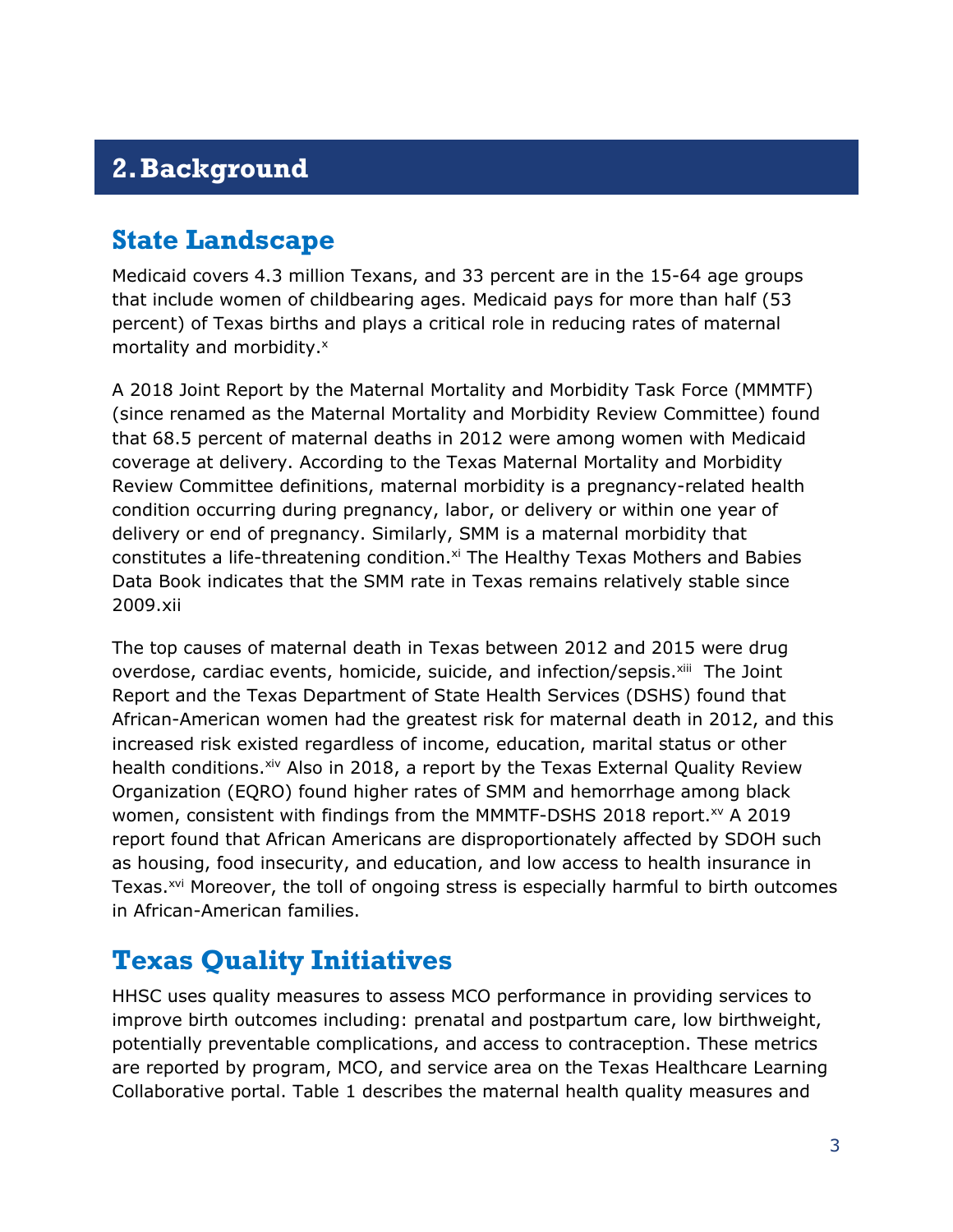how they are used to improve outcomes. Each quality initiative uses multiple measures that pull from a diverse data set to ensure MCOs are held accountable.

| <b>Measure</b>                                                                                                            | <b>Definition</b>                                                                                                                                                                                                                                                                                                                                                                                | <b>Use</b>                                                                                                                                                                      |
|---------------------------------------------------------------------------------------------------------------------------|--------------------------------------------------------------------------------------------------------------------------------------------------------------------------------------------------------------------------------------------------------------------------------------------------------------------------------------------------------------------------------------------------|---------------------------------------------------------------------------------------------------------------------------------------------------------------------------------|
| Prenatal and<br>Postpartum<br>Care <sup>2</sup><br>(Healthcare<br><b>Effectiveness</b><br>Data and<br>Information<br>Set) | Two sub-measures:<br>Timeliness of Prenatal Care - The<br>percentage of deliveries that received a<br>prenatal care visit as a member of the<br>MCO in the first trimester, on the<br>enrollment start date or within 42 days of<br>enrollment.<br>Postpartum Care - The percentage of<br>$\bullet$<br>deliveries that had a postpartum visit on<br>or between 21 and 56 days after<br>delivery. | STAR MCO<br>report cards<br><b>2018 STAR</b><br>P4Q At-Risk<br>Measure<br>2018-2019<br>Performance<br>Improvement<br>Projects (PIPs)<br><b>CMS Core</b><br>Measure<br>reporting |
| Low<br>Birthweight<br>(Centers for<br><b>Disease</b><br>Control and<br>Prevention)                                        | The percentage of live births that weighed less<br>than 2,500 grams                                                                                                                                                                                                                                                                                                                              | 2018-2019<br>and 2020<br>STAR P4Q<br>Bonus Pool<br>measure CMS<br>Core Measure<br>reporting                                                                                     |
| Potentially<br>preventable<br>complications<br>(3M potentially<br>preventable<br>events)                                  | An in-hospital complication-not present on<br>admission-that might result from insufficient<br>care or treatment rather than from natural<br>progression of the underlying disease.<br>Complications for obstetric reasons can be<br>identified.                                                                                                                                                 | 2018-2019<br>and 2020<br>STAR+PLUS<br>P4Q Bonus<br>Pool measure                                                                                                                 |

| <b>Table 1: Maternal Health Measures</b> |  |  |  |  |  |
|------------------------------------------|--|--|--|--|--|
|------------------------------------------|--|--|--|--|--|

- Timeliness of prenatal care now includes prenatal care visits that occurred before enrollment in the MCO
- The continuous enrollment criteria changed from 56 days to 60 days after delivery

 $2$  The National Committee for Quality Assurance (NCQA) has changed this measure for HEDIS 2020 (calendar year 2019) in the following significant ways:

<sup>●</sup> Postpartum care now includes visits that occur on or between 7 and 84 days after delivery (old specifications counted visits on or between 21 and 56 days)

<sup>●</sup> The types of visits that can be counted have been changed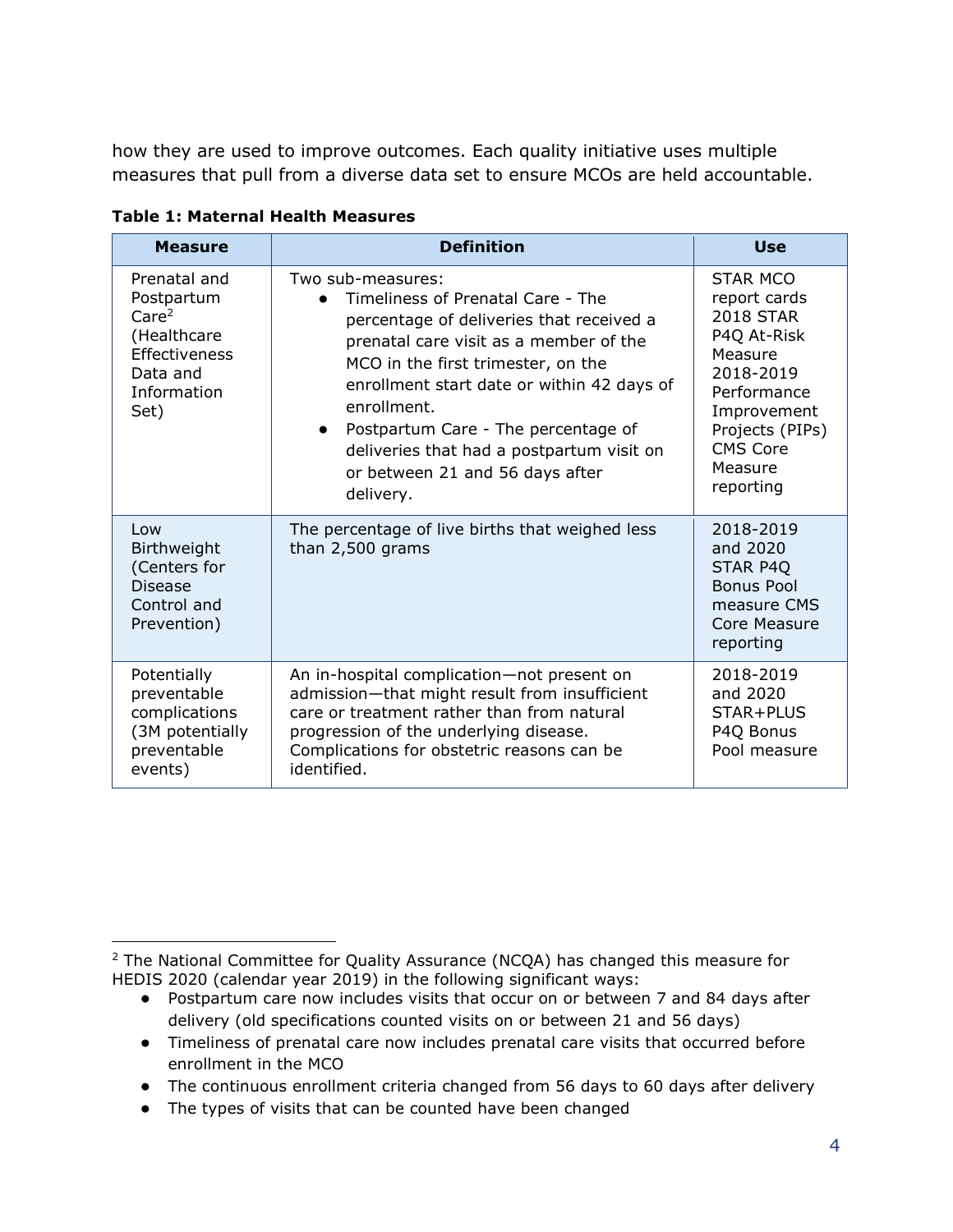| <b>Measure</b>                                                                                          | <b>Definition</b>                                                                                                                                                                                                                                                                                                                            | <b>Use</b>                                                   |
|---------------------------------------------------------------------------------------------------------|----------------------------------------------------------------------------------------------------------------------------------------------------------------------------------------------------------------------------------------------------------------------------------------------------------------------------------------------|--------------------------------------------------------------|
| Cervical Cancer<br>Screening<br>(Healthcare<br><b>Effectiveness</b><br>Data and<br>Information<br>Set)  | The percentage of women 21 to 64 years of age<br>who were screened for cervical cancer using<br>either of the following criteria:<br>Women age 21 to 64 who had a cervical<br>cytology performed every three years<br>Women age 30 to 64 who had a cervical<br>cytology/human papillomavirus (HPV) co-<br>testing performed every five years | 2018-2019<br>and 2020<br>STAR+PLUS<br>P4Q at-risk<br>measure |
| Contraceptive<br>care - All<br>women<br>(Centers for<br><b>Disease</b><br>Control and<br>Prevention)    | Among women ages 15 to 44 at risk of<br>unintended pregnancy, the percentage that:<br>Were provided a most effective or moderately<br>effective method of contraception. Were<br>provided a long-acting reversible method of<br>contraception (LARC).                                                                                        | <b>CMS Core</b><br>Measure<br>reporting                      |
| Contraceptive<br>$care -$<br>postpartum<br>(Centers for<br><b>Disease</b><br>Control and<br>Prevention) | Among women ages 15 to 44 who had a live<br>birth, the percentage that:<br>Were provided a most effective or<br>moderately effective method of<br>contraception within 3 and 60 days of<br>delivery.<br>Were provided a long-acting reversible<br>$\bullet$<br>method of contraception (LARC) within 3<br>and 60 days of delivery.           | <b>CMS Core</b><br>Measure<br>reporting                      |

#### **Appointment Availability Study**

Title 4, [Texas Government Code, Section 533.0063](https://statutes.capitol.texas.gov/Docs/GV/htm/GV.533.htm#533.0063) directed HHSC to establish and implement a process for direct monitoring of a STAR or CHIP MCO's provider network, including the length of time a recipient must wait between scheduling an appointment with a provider and receiving treatment from the provider. To fulfill this direction, HHSC and Texas' EQRO conduct appointment availability studies which use a "mystery shopper" methodology to examine member experience in scheduling appointments. As part of this study, appointment wait-times are evaluated by MCO for routine prenatal care, high-risk prenatal care, and prenatal care for a new member in the third trimester. MCOs who do not meet appointment availability standards are subject to corrective action plans.

#### **Performance Improvement Projects**

To ensure compliance with [Title 42, Code of Federal Regulations, Section 438.330,](https://www.ecfr.gov/cgi-bin/text-idx?SID=ab6d3192f55fa6d1592d442c57276d4e&mc=true&node=se42.4.438_1330&rgn=div8) HHSC requires that MCOs conduct two, two-year PIPs per program. One of these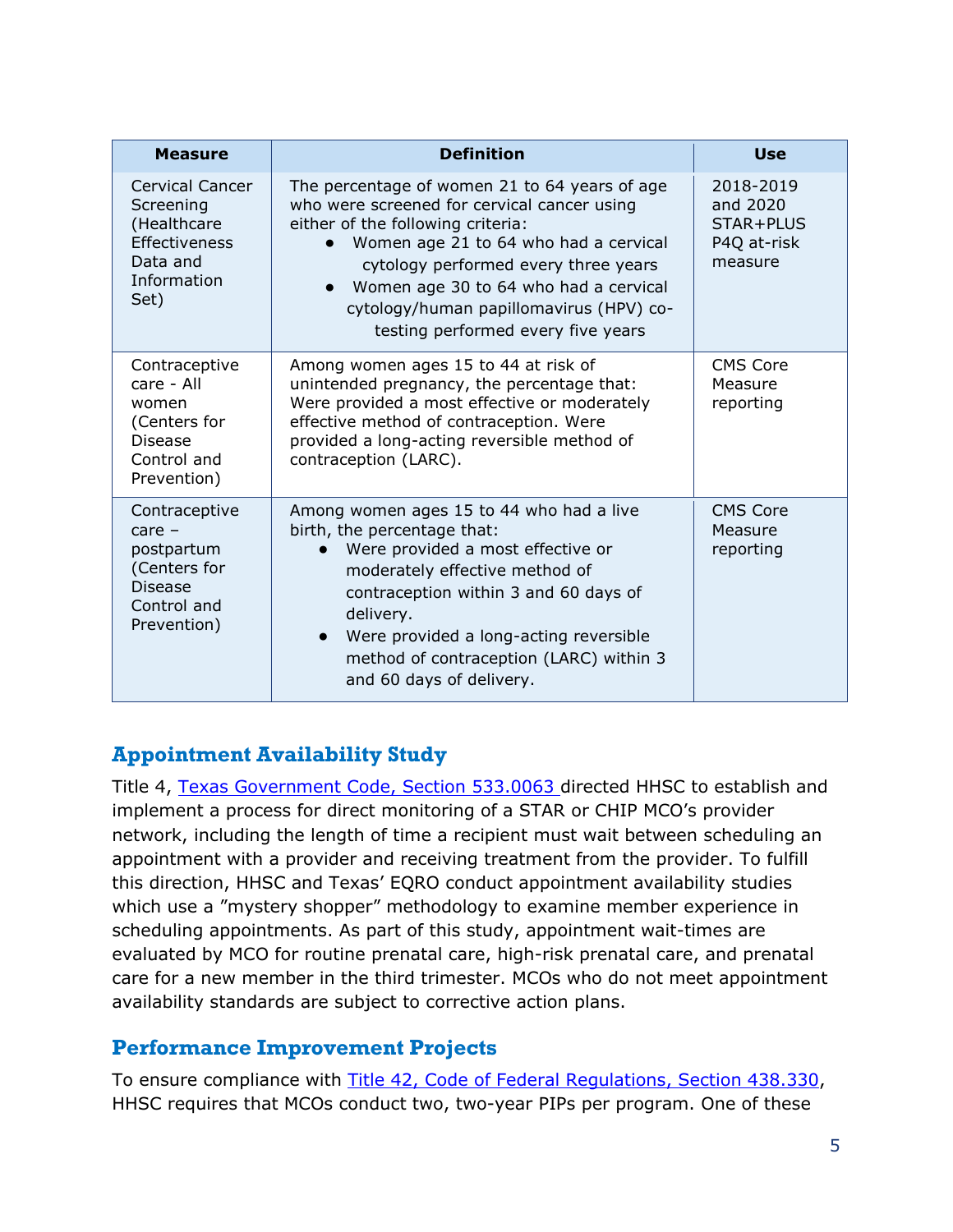PIPs must be completed in collaboration with another MCO, a Delivery System Reform Incentive Payment provider, or a community-based organization. One of the 2018 PIP topics for all STAR plans, STAR Health, and three STAR+PLUS plans was improving the timeliness of prenatal care and/or the rate of postpartum care, while the other PIP topics focused on children. HHSC encouraged MCOs to address a subtopic or subpopulation with their PIPs. Subtopics and subpopulations for 2018 PIPs included: women with or at risk of depression, pregnant women with substance use disorders, and improving care for African American women. These PIPs were implemented January 1, 2018 and concluded December 31, 2019. Final reports of these PIPs should be available at the end of 2020. More information about current PIPs can be found on the HHSC website.

#### **Medical Pay-for-Quality Program**

The Pay-for-Quality (P4Q) program creates financial incentives and disincentives for MCOs based on their performance on a set of quality measures. A percentage of a MCO's capitation is at-risk based on their performance on a number of key metrics, including prenatal and postpartum care for STAR in 2018. A low birth weight measure is also part of 2018 and 2019 STAR P4Q program but does not carry financial risk to health plans.

HHSC removed the prenatal and postpartum care measure from the 2019 STAR At-Risk measures and made it a bonus pool measure for STAR in 2020 because of changes to the measure specifications. Bonus pool measures allow health plans to earn additional funds without financial risk. This allows HHSC to account for the impact to the program of the specification changes while continuing to measure the MCOs' performance related to prenatal and postpartum care and drive toward improvements.

#### **Texas Senate Bill 17**

As required by Section 8, S.B. 17, 85th Legislature, First Called Session, 2017, HHSC studied the feasibility of adding the Alliance for Innovation on Maternal Health (AIM) maternal safety bundles as an indicator of quality for HHSC's data and medical assistance quality-based payment purposes. HHSC commissioned the EQRO to conduct a report to examine ways to leverage current data to assess maternal morbidity. The AIM measures are designed for a hospital setting and were deemed inappropriate to apply at the MCO level. The 2018 S.B. 17 report indicated that the AIM maternal morbidity measures may be useful as a baseline for developing an approach to evaluate maternal health outcomes at the MCO level. Based on these findings, HHSC commissioned a set of Pregnancy-Associated Outcome Measures discussed below in initiatives.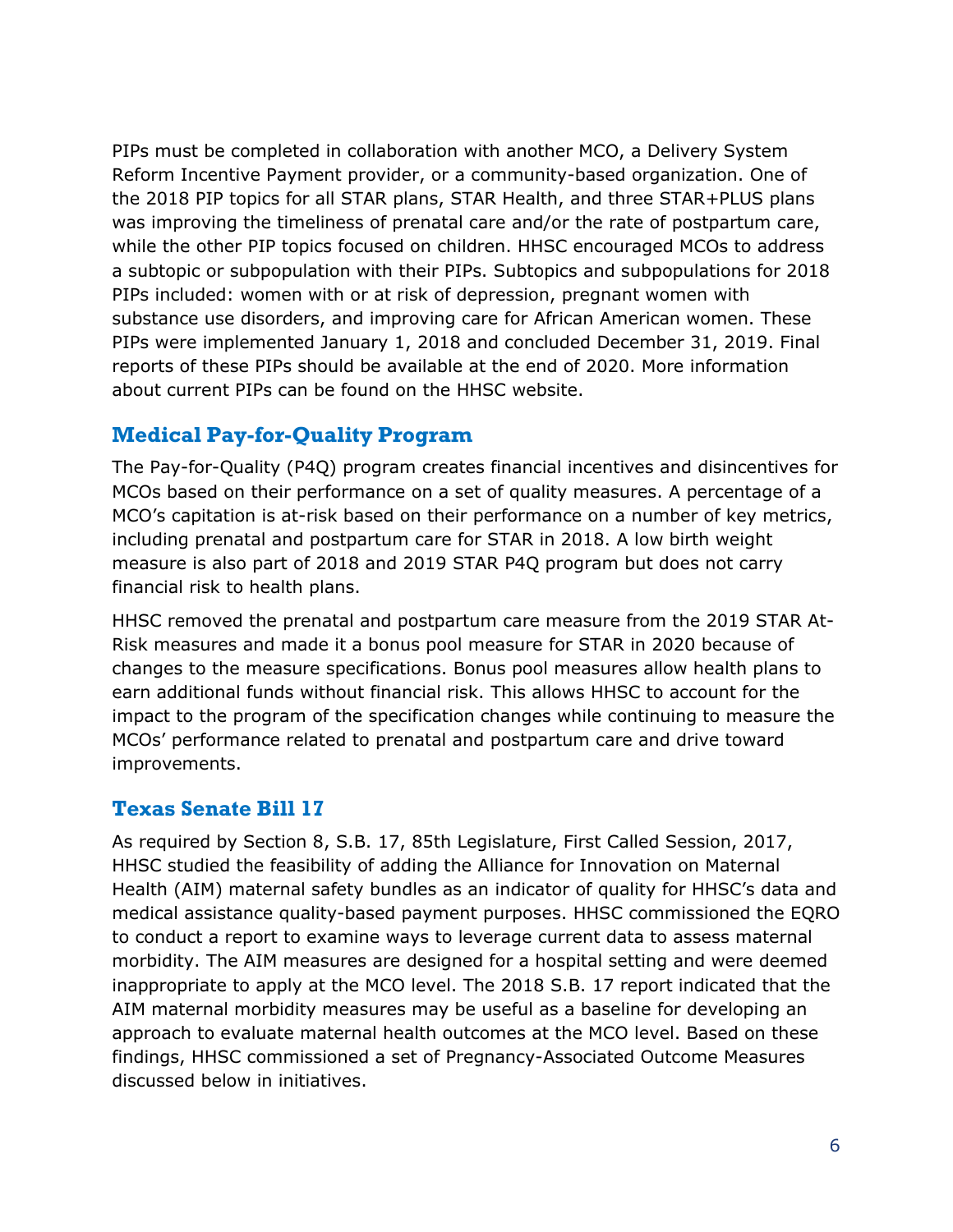## <span id="page-8-0"></span>**3.Statewide Initiatives**

HHSC conducted an environmental scan of other states addressing prenatal and postpartum care rates, maternal health disparities, and SDOH. Most states that have implemented maternal health initiatives on prenatal and postpartum care rates also extended Medicaid coverage for pregnant women, and therefore target the post-partum period that is not covered in Texas Medicaid. These states implemented initiatives focused on follow-up for chronic conditions, postpartum depression, and substance use issues. Additionally, some states have used general revenue funds to encourage MCO activities in addressing SDOH. Many of these activities focused on SDOH and maternal health disparities are in their infancy and do not yet have any significant results.

Texas is on the forefront of quality performance measurement in SMM, as no other state has yet to develop a way to measure SMM at the MCO level. Texas will continue to monitor the progress of other states' initiatives and look for ways to incorporate lessons learned into managed care, as appropriate.

In coordination with DSHS, external partners and stakeholders, and informed by participation in the CMS Medicaid Innovation Accelerator Program (IAP), HHSC is implementing the following initiatives responsive to the requirements of S.B. 750.

## <span id="page-8-1"></span>**Pregnancy-Associated Outcome Measures**

#### **Measures**

HHSC is implementing three custom measures inspired by the AIM bundles. While DSHS' TexasAIM initiative is geared toward hospitals, these measures focus on MCOs. There are no national measures addressing SMM at this time, and research conducted by the Texas EQRO has indicated appropriate prenatal care has a significant impact on hemorrhage and preeclampsia rates. The measures capture:

- The proportion of SMM cases among all deliveries.
- The proportion of SMM cases among deliveries having hemorrhage.
- The proportion of SMM cases among deliveries with preeclampsia.

HHSC presented these measures to the DSHS/HHSC Women and Children Health Collaborative, the HHSC Value-Based Payment Quality Improvement Advisory Committee, the Texas Collaborative for Healthy Mothers and Babies, and the Maternal Mortality and Morbidity Review Committee for feedback. Additionally,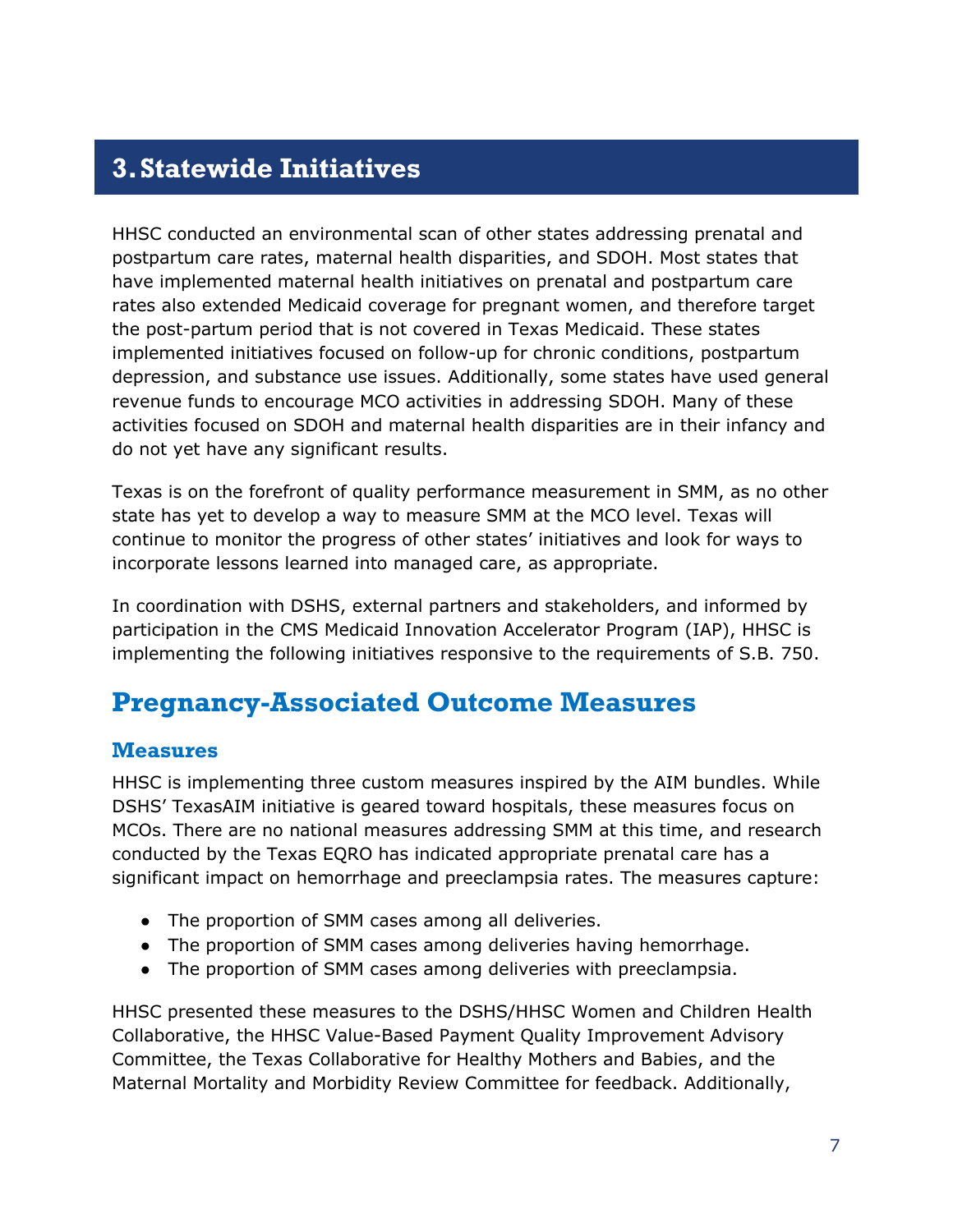HHSC solicited public comment on these measures from October 2019 to April 2020.

Feedback was overwhelmingly positive, with the main criticism focused on including transfusions in these measures. Transfusion is the most common indication of maternal delivery complication. In a majority of cases, it is the only indicator. While the implications can be serious, when considering severe morbidity, excluding transfusions can provide a clearer picture of other conditions and events contributing to SMM. HHSC has addressed this issue by including sub measures for each measure that removes transfusions.

#### **Technical Assistance**

In March 2020, HHSC was selected to participate in the CMS Medicaid IAP Technical Assistance to Reduce MM and SMM.

This IAP sought to help Medicaid agencies develop effective and sustainable partnerships, build technical expertise in using data on MM and SMM, and identify actionable insights from data. Texas was one of seven states selected to receive targeted technical assistance for up to six months. In addition to HHSC, the Texas team included DSHS, the Texas Children's Health Plan, and the Texas EQRO. Federal regulations require that each state Medicaid agency must contract with an EQRO to provide an annual external independent review of quality outcomes, timeliness of services, and access to services provided by Medicaid MCOs and dental maintenance organizations (DMOs). The Texas EQRO is the Institute for Child Health Policy at the University of Florida.

The Texas team revised the SMM measure specifications based on recommendations provided by the IAP coach team's measurement subject matter expert (SME), who has over 15 years of progressive experience in health services research, covering a wide range of health sectors, with a focus on the development of comparative quality information. For reference, these specifications are included in Appendix A: Technical Specifications for Pregnancy-Associated Outcome Measures.

#### **Reporting**

The Pregnancy Associated Outcome Measures will be added to the [Texas Healthcare](https://thlcportal.com/) [Learning Collaborative portal](https://thlcportal.com/)<sup>3</sup> in 2021 and considered for the medical Pay-for-Quality program.

<sup>3</sup> <https://thlcportal.com/>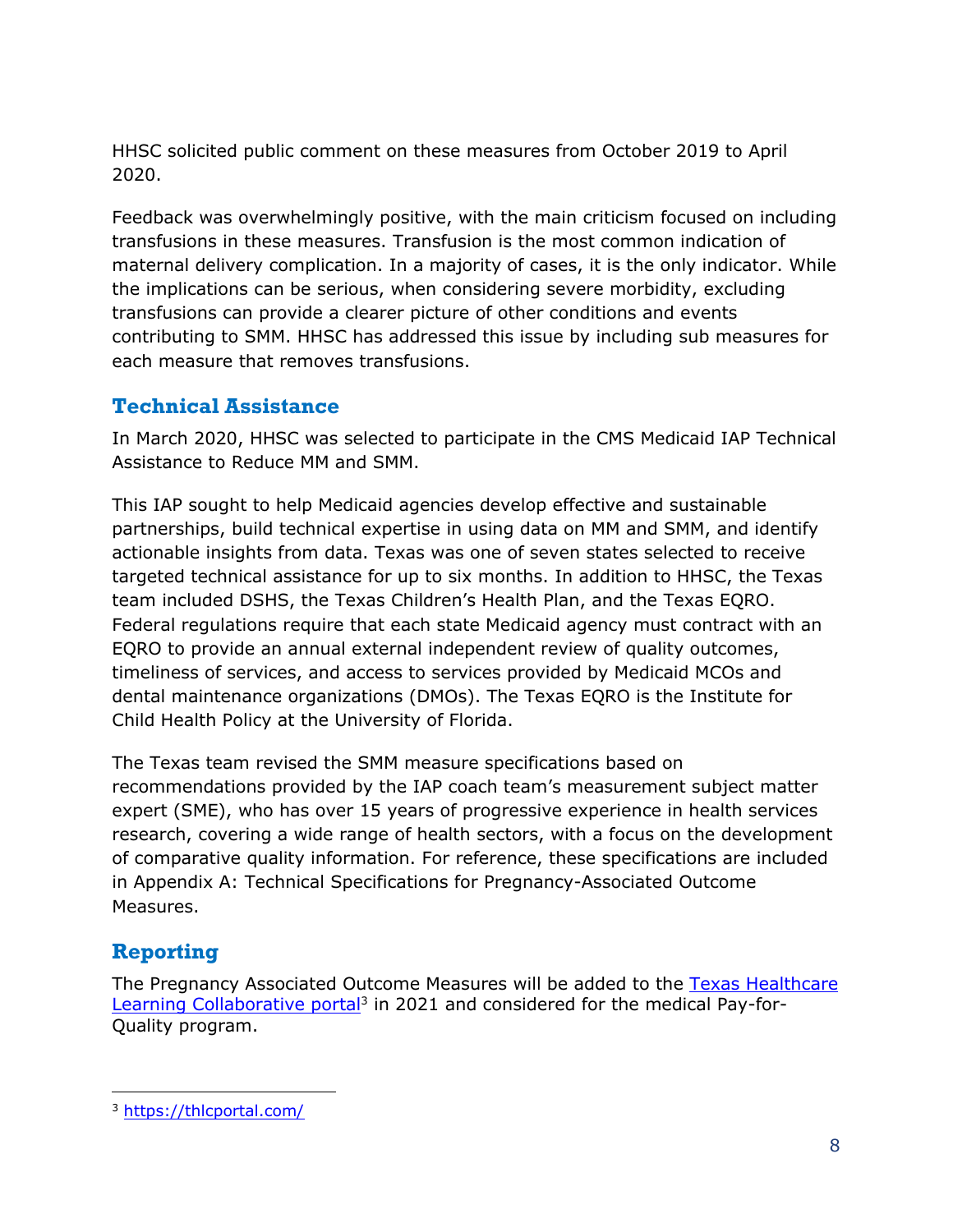## <span id="page-10-0"></span>**Performance Improvement Projects (PIPs)**

The Texas Medicaid and CHIP EQRO evaluates PIPs from each MCO and DMO in accordance with state and federal regulations. Projects must be designed to achieve significant improvement, sustained over time, in health outcomes and enrollee satisfaction.

PIPs are an integral part of Texas Medicaid's 1115 waiver quality improvement strategy. The Balanced Budget Act of 1997 requires all states with Medicaid managed care to ensure MCOs and DMOs conduct PIPs.

To select the PIP topics, HHSC works with the EQRO to review MCO and DMO performance on quality measures and identify areas needing improvement. MCOs and DMOs are required to begin a two-year PIP each year for each Medicaid managed care program. As a result, plans have at least two PIPs in progress in any given year, and some plans may have many PIPs running concurrently.

At least one PIP must be conducted in collaboration with another MCO, DMO, Delivery System Reform Incentive Payment provider, or community-based organization. Collaborative PIPs address joint interventions, including member and provider communications and other strategies which may have a greater systemwide impact.

MCOs and DMOs must submit a PIP plan, annual progress reports, and a final report, all of which are evaluated by the EQRO. Beginning with the 2019 PIPs, MCOs and DMOs that do not submit their PIPs in accordance with contractual requirements will be subject to contract remedies, including corrective action plans and liquidated damages.

#### **Prenatal and Postpartum PIPs**

The 2018 PIP topic for all STAR plans, STAR Health, and three STAR+PLUS plans was improving the timeliness of prenatal care and/or the rate of postpartum care for minorities. These PIPs were implemented January 1, 2018, and concluded December 31, 2019, with final reports due in late 2020.

HHSC will require MCOs to share lessons learned, successes, and failures on the PIPs that targeted prenatal and postpartum care rates for minorities by Spring 2021. Additionally, HHSC will provide MCOs with national resources, interventions, and best practices.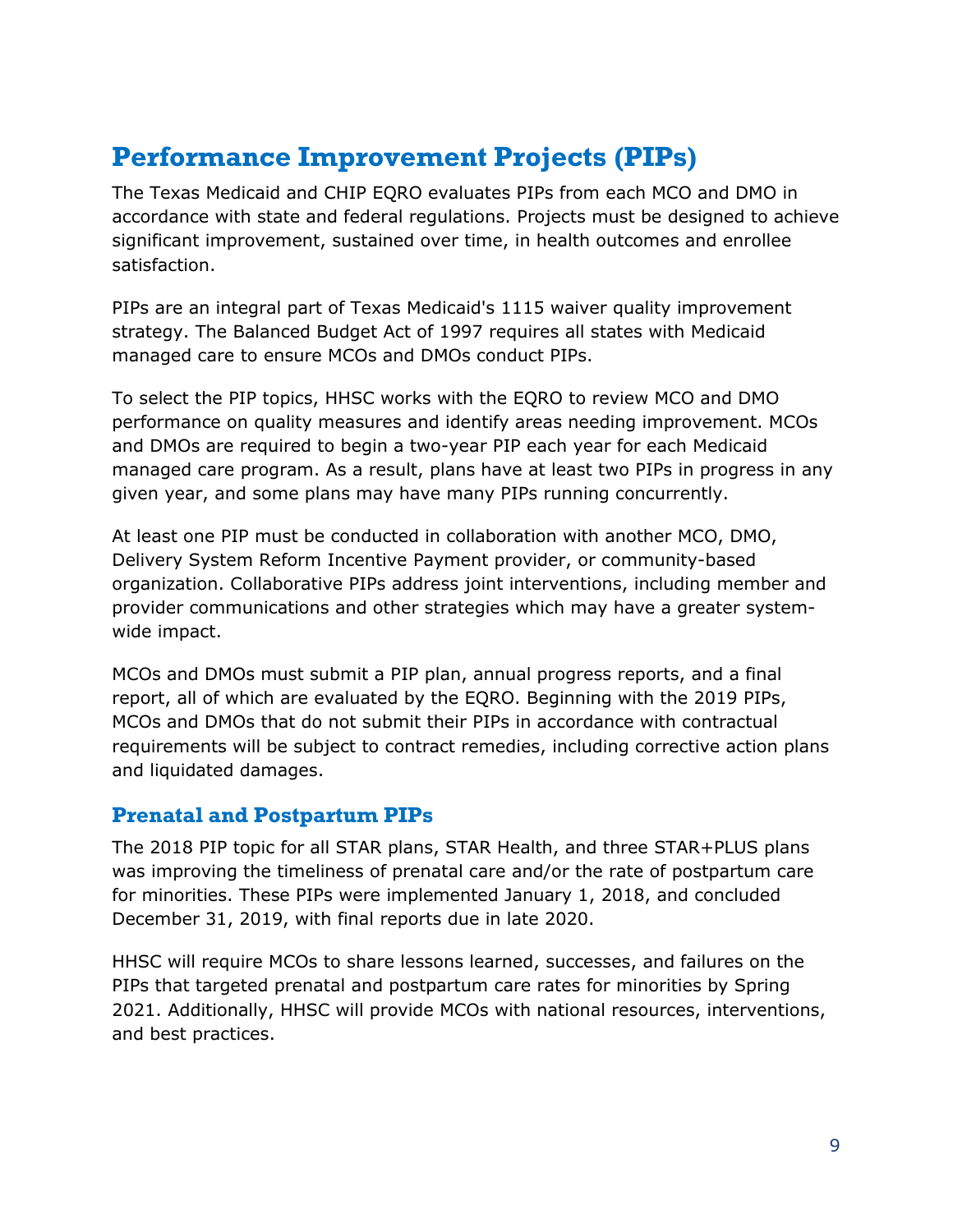The 2022 PIPs will focus on SDOH for pregnant members and reducing health disparities. In addition, MCOs with low prenatal and postpartum care rates will be required to target improvement on these measures in their 2022 PIPs.

# <span id="page-11-0"></span>**Prenatal Appointment Availability Study Thresholds**

The Medicaid managed care contracts require that all members have access to all covered services on a timely basis, consistent with medically appropriate guidelines and accepted practice parameters. Refer to Table 2 for the appointment availability standards by type of care.

**Table 2. Appointment Standards Defined in the Texas Medicaid Managed Care Contracts**

| <b>Type of Care</b>                                              | <b>Time to Treatment</b>                                            |
|------------------------------------------------------------------|---------------------------------------------------------------------|
| Urgent Care (child and adult)                                    | Within twenty-four (24) hours                                       |
| Routine Primary Care (child and adult)                           | Within fourteen (14) calendar days                                  |
| Preventive Health Services for New Child<br>Members              | No later than ninety (90) calendar days<br>of enrollment            |
| Initial Outpatient Behavioral Health Visits<br>(child and adult) | Within fourteen (14) calendar days                                  |
| Preventive Health Services for Adults                            | Within ninety (90) calendar days                                    |
| Prenatal Care (not high-risk)                                    | Within fourteen (14) calendar days                                  |
| Prenatal Care (high-risk)                                        | Within five (5) calendar days                                       |
| Prenatal Care (new member in 3rd<br>trimester)                   | Within five (5) calendar days                                       |
| Vision Care (ophthalmology, therapeutic<br>optometry)            | None indicated ("Access without primary<br>care provider referral") |

Since 2015, HHSC has been evaluating the length of time a recipient must wait between scheduling an appointment with a provider and receiving treatment through the Appointment Availability studies. The Texas Medicaid and CHIP EQRO conducts appointment availability studies for behavioral health, prenatal, primary care, and vision providers. The studies use direct "mystery shopper" calls to an MCOs' enrolled providers to assess whether MCOs provide Texas Medicaid members timely appointments.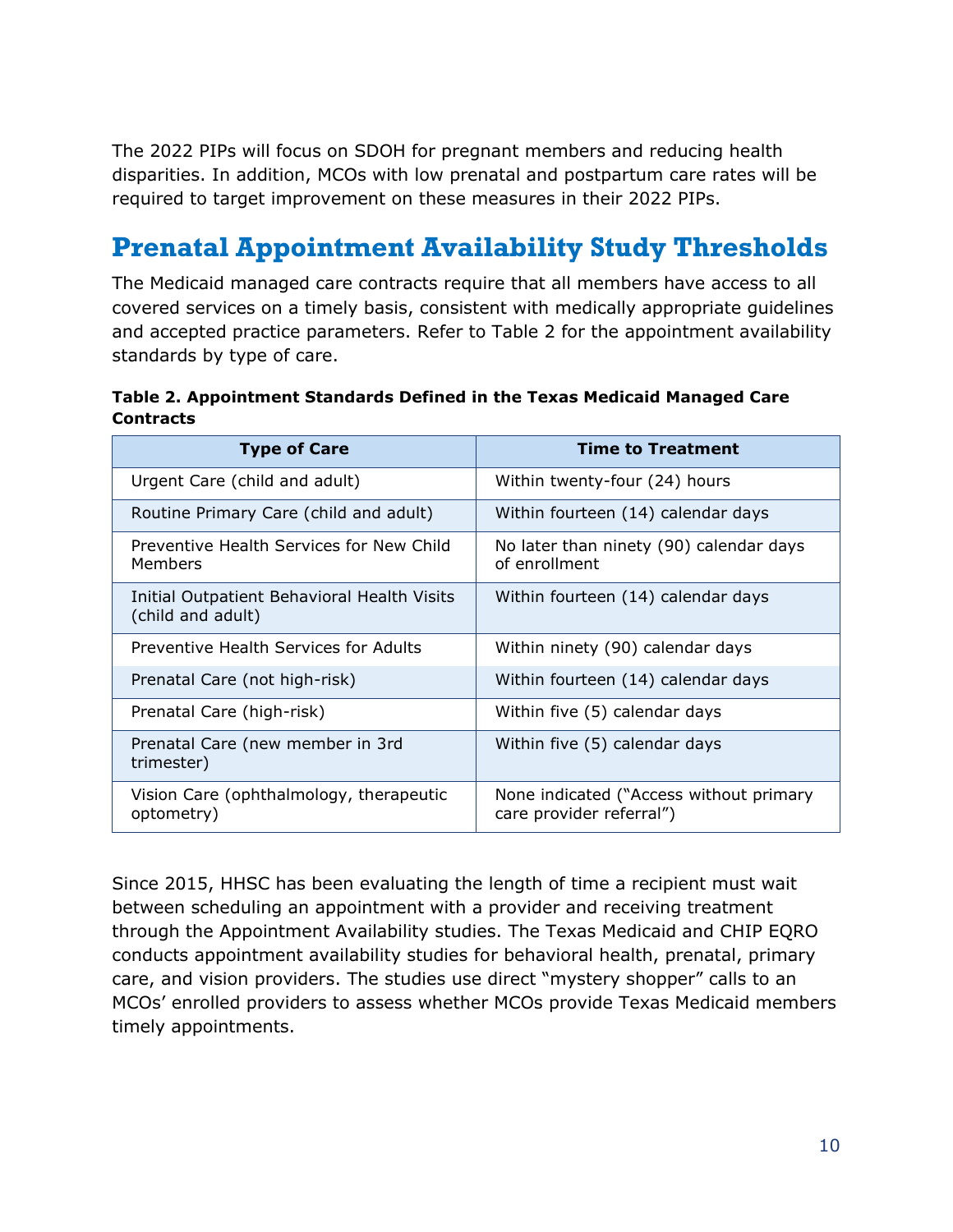#### **Increased Prenatal Appointment Availability Thresholds**

HHSC evaluated MCOs' compliance with OB/GYN prenatal appointment standards in 2015, 2016, 2018, and 2020. The prenatal appointment availability standards and performance thresholds are outlined below. HHSC uses the performance thresholds for contract oversight. MCOs with performance below the threshold are subject to contract remedies, including corrective action plans and liquidated damages. These thresholds have been the same since 2015.

Although not all MCOs are meeting the current thresholds, HHSC is assessing changes to the standards for compliance with prenatal care appointment timelines. Table 3: Prenatal Appointment Availability Thresholds

| Level/Type of<br>Care                    | <b>Standard:</b><br><b>Time to</b><br><b>Treatment</b><br>(Calendar<br>Days) | <b>Current</b><br><b>Threshold</b> | <b>Providers Meeting</b><br><b>Current Threshold</b> |
|------------------------------------------|------------------------------------------------------------------------------|------------------------------------|------------------------------------------------------|
| Low-Risk<br>Pregnancies                  | Within 14<br>calendar days                                                   | 85%                                | 73%                                                  |
| High-Risk<br>Pregnancies                 | Within 5<br>calendar days                                                    | 51%                                | 28%                                                  |
| New Members in<br>the Third<br>Trimester | Within 5<br>calendar days                                                    | 51%                                | 58%                                                  |

The proposed thresholds were developed based on MCOs' historic performance and in consideration of this vulnerable risk group.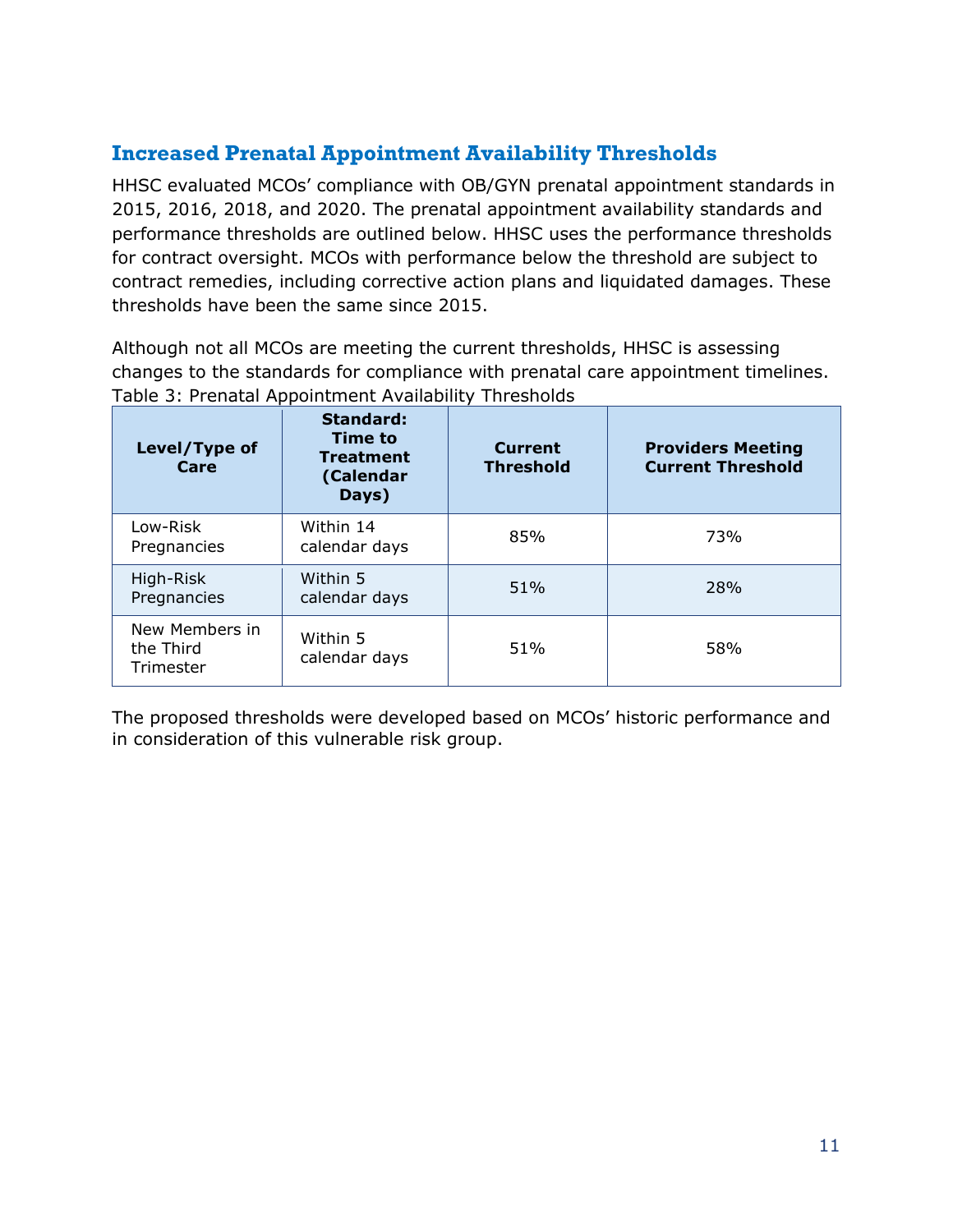# <span id="page-13-0"></span>**4.Conclusion**

HHSC is committed to improving the quality of maternal health care in Texas Medicaid. Implementing the new Pregnancy-Associated Outcome Measures, assessing changes to the prenatal appointment availability thresholds, and requiring prenatal and postpartum PIPs for minority and high-risk pregnancies will contribute to improved maternal healthcare for women in Texas Medicaid.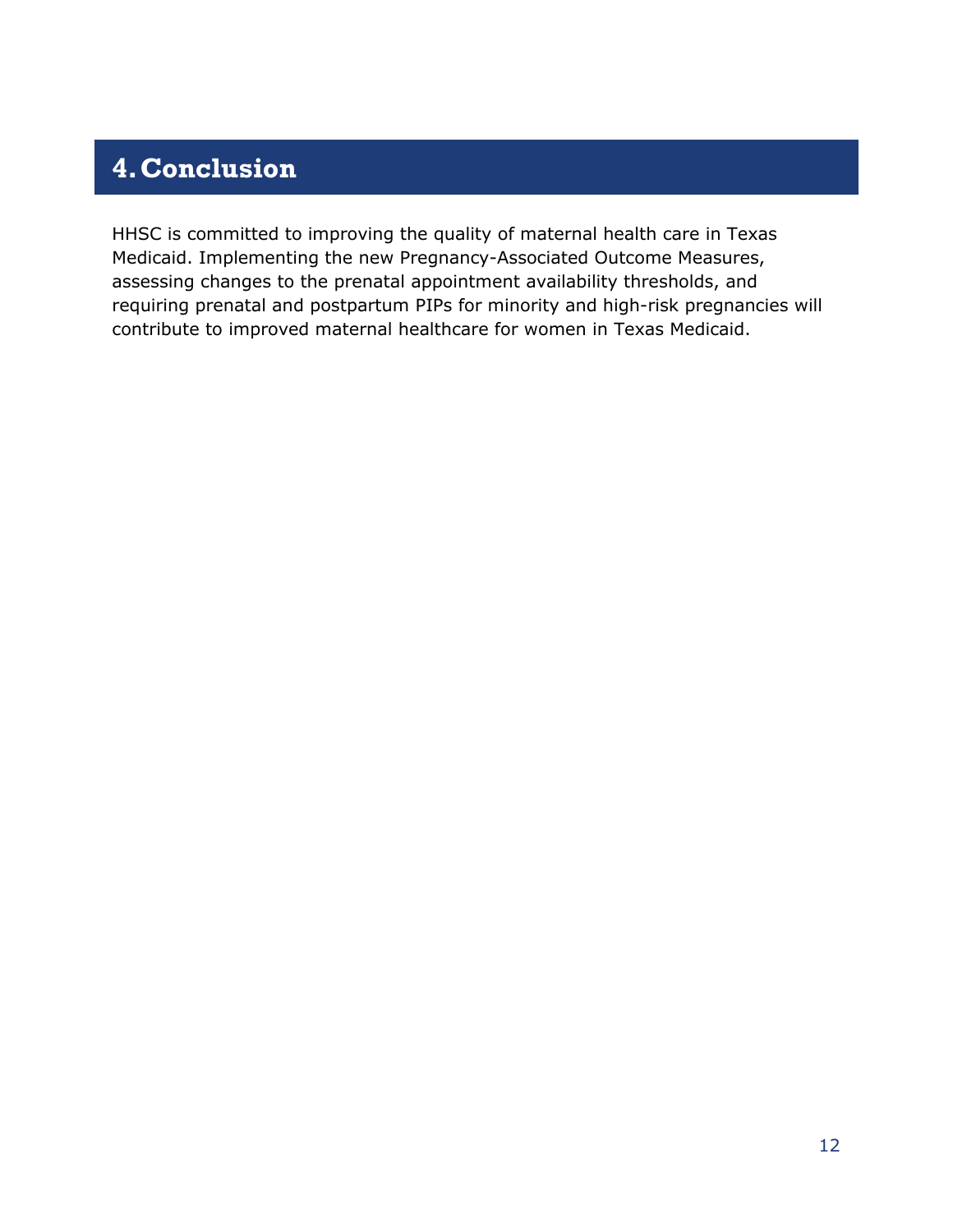# **List of Acronyms**

<span id="page-14-0"></span>

| <b>Acronym</b>   | <b>Full Name</b>                                    |
|------------------|-----------------------------------------------------|
| AIM              | The Alliance for Innovation on Maternal Health      |
| <b>CHIP</b>      | Children's Health Insurance Program                 |
| <b>CMS</b>       | <b>Centers for Medicare &amp; Medicaid Services</b> |
| <b>DMO</b>       | Dental Maintenance Organization                     |
| <b>DSHS</b>      | <b>Texas Department of State Health Services</b>    |
| <b>EQRO</b>      | <b>External Quality Review Organization</b>         |
| <b>HHSC</b>      | <b>Health &amp; Human Services Commission</b>       |
| IAP              | <b>Innovation Accelerator Program</b>               |
| <b>ICHP</b>      | The Institute for Child Health Policy               |
| <b>MCO</b>       | Managed Care Organization                           |
| MM               | <b>Maternal Mortality</b>                           |
| <b>MMMTF</b>     | Texas Maternal Mortality and Morbidity Task Force   |
| OB-GYN           | Obstetric-Gynecological                             |
| P <sub>4</sub> Q | Pay for Quality                                     |
| PIPs             | Performance Improvement Projects                    |
| S.B.             | Senate Bill                                         |
| <b>SDOH</b>      | Social Determinants of Health                       |
| <b>SME</b>       | Subject Matter Expert                               |
| <b>SMM</b>       | <b>Severe Maternal Morbidity</b>                    |
| <b>STAR</b>      | <b>State of Texas Access Reform</b>                 |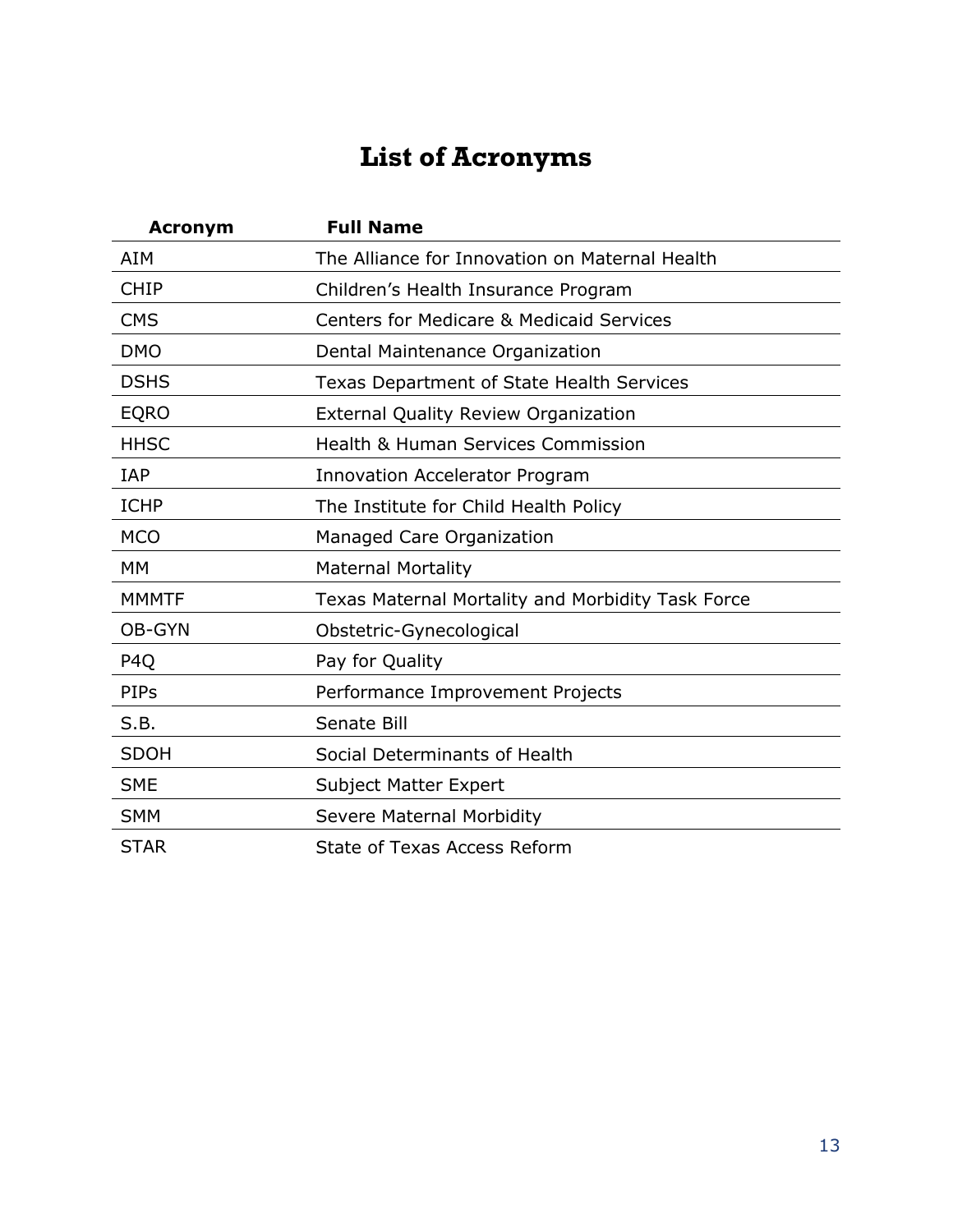## <span id="page-15-0"></span>**Appendix A. Technical Specifications for Pregnancy-Associated Outcome Measures**

## <span id="page-15-1"></span>**SEVERE MATERNAL MORBIDITY UPDATED AUGUST 2020**

#### **DESCRIPTION**

The percentage of deliveries associated with Severe Maternal Morbidity (SMM). Six rates are reported (2 rates for each of 3 denominator groups):

- SMM Among All Deliveries (2 rates)
	- All SMM
	- SMM excluding cases identified only by transfusion
- SMM Among Deliveries with Hemorrhage (2 rates)
	- All SMM
	- SMM excluding cases identified only by transfusion
- SMM Among Deliveries with Preeclampsia
	- All SMM
	- SMM excluding cases identified only by transfusion

Definitions for delivery, denominator groups, and SMM follow those in AIM<sup>4</sup> Maternal Safety Bundles.

#### **DEFINITIONS**

**Delivery Encounter:** Paid institutional encounter with any diagnosis or procedure codes in the AIM Denominator – Birth Admit Codes list

**Delivery Date:** The encounter service start date for the delivery encounter is used as the delivery date.

**Multiple deliveries:** Births from one pregnancy are counted in one delivery. Multiple deliveries should only be counted for a woman when they are separated by at least seven months.

**Delivery Interval:** The time in months from a delivery date to a previous delivery date for a woman.

<sup>4</sup> The Alliance for Innovation on Maternal Health (AIM) provided this information on outcome measures in the Patient Safety Bundles for Obstetric Hemorrhage and Severe Hypertension/Preeclampsia. [https://safehealthcareforeverywoman.org/patient-safety](https://safehealthcareforeverywoman.org/patient-safety-bundles/#tab-maternal)[bundles/#tab-maternal](https://safehealthcareforeverywoman.org/patient-safety-bundles/#tab-maternal)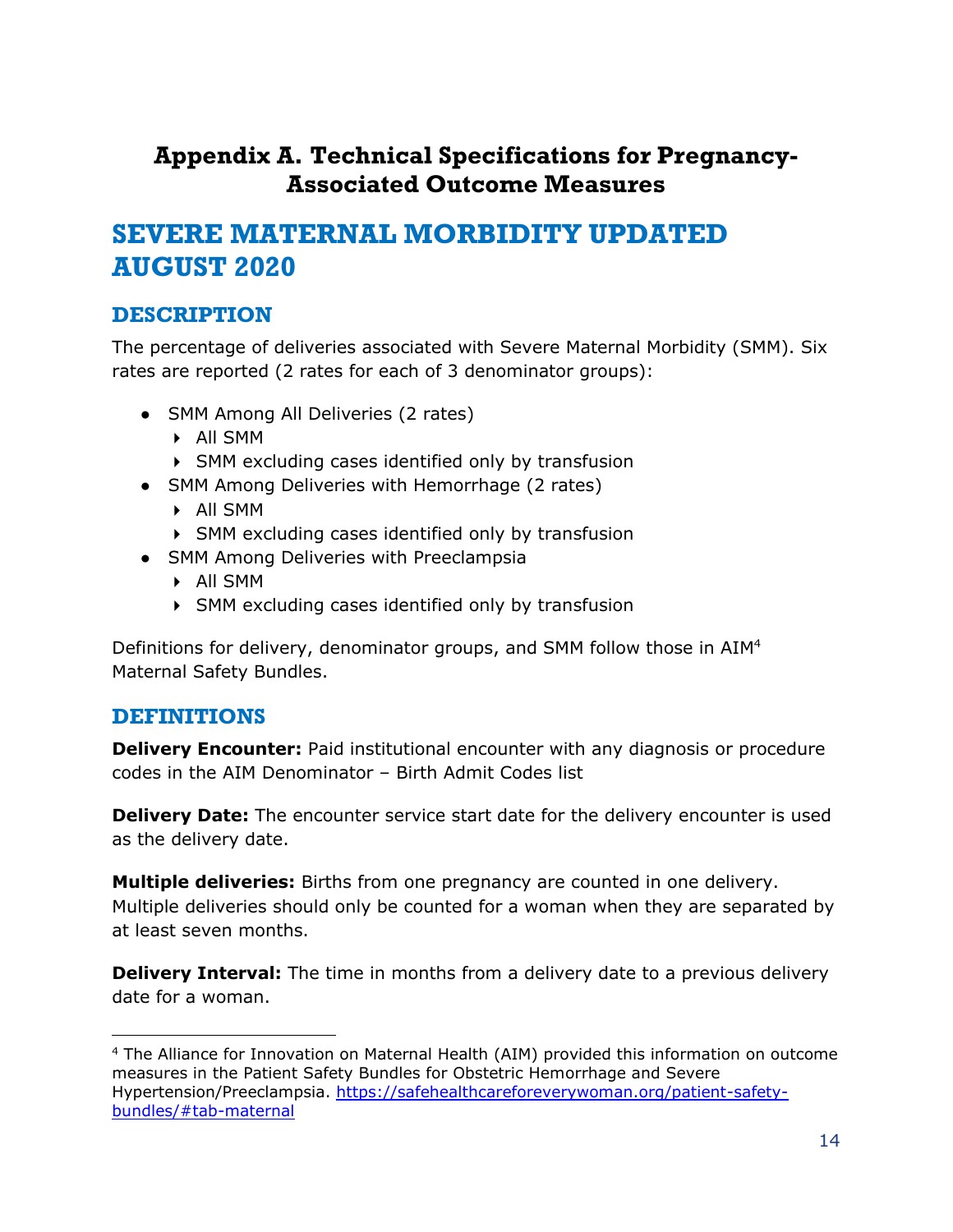**Required Delivery Gap:** The delivery interval between multiple eligible delivery encounters for a woman must be at least seven months (following requirements in the Texas Medicaid Provider Procedures Manualxvii).

**Perinatal Period:** Seven days prior to the delivery date through 42 days after the delivery date.

**Perinatal Encounters:** All paid encounters during the perinatal period (institutional and professional) contribute to identification of denominator exclusions, denominator groups, and numerators.

#### **ELIGIBLE DELIVERIES**

Eligible deliveries are identified using the diagnosis or procedure codes in the AIM Denominator – Birth Admit Codes list and the AIM Denominator – Exclusions list.

Follow these steps below to identify eligible deliveries.

- 1. Identify delivery encounters with delivery date on or between June 1 of the year prior to the measurement year and December 31 of the measurement year (the measurement year plus a seven-month lookback period to confirm a preceding delivery gap).
- 2. Exclude delivery encounters from step 1 having any associated perinatal encounter with diagnosis or procedure codes in the AIM Denominator – Exclusion list. *Note: Perinatal encounters for delivery encounters in step 1 can include service dates from May 25 of the year prior to the measurement year through February 11 of the year following the measurement year.*
- 3. Calculate delivery intervals for women with multiple delivery encounters after step 2.
- 4. Exclude delivery encounters with delivery intervals less than the required delivery gap.
- 5. From remaining delivery encounters after step 4, select only those with delivery date during the measurement year.

#### **DENOMINATOR GROUPS**

Rates are calculated for three denominator groups selected from the eligible deliveries.

**All Deliveries:** All eligible deliveries in the measurement year (after denominator exclusions and delivery gap exclusions).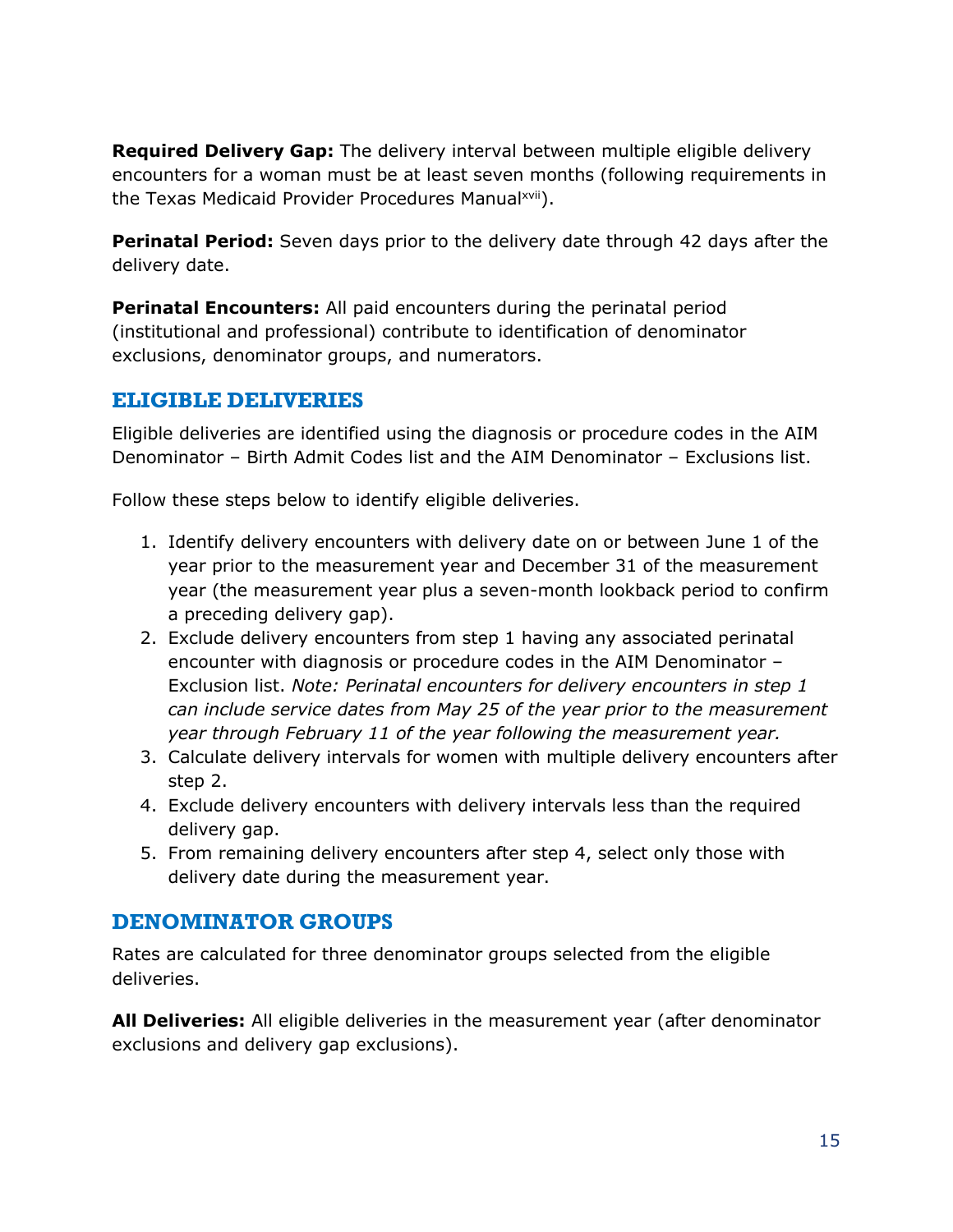**Deliveries with Hemorrhage:** From the All deliveries denominator group, select those with any perinatal encounter having any diagnosis or procedure codes in the AIM Denominator – Hemorrhage list.

*Transfusion should not be used as the only identification of hemorrhage in the case of Sickle Cell diagnosis (Sickle Cell diagnoses for this exclusion are also found in*

*Transfusion is in both the hemorrhage denominator and all SMM numerator definitions.*

**Deliveries with Preeclampsia:** From the All deliveries denominator group, select those with any perinatal encounter having a diagnosis or procedure codes in the AIM Denominator – Preeclampsia list.

#### **NUMERATORS**

For each denominator group, rates are calculated for all cases of SMM, and for cases of SMM excluding those identified only by transfusion.

*Transfusion is in both the hemorrhage denominator and all SMM numerator definitions. Transfusion is frequently the only SMM identifier for deliveries in all the denominator groups.*

**All SMM:** Among the selected delivery group, those with any perinatal encounter having a diagnosis or procedure codes in the AIM Numerator Codes<sup>xviii</sup> list.

**SMM Excluding Transfusion Only (SMM ExTrx):** Starting with the deliveries among the All SMM numerator, exclude those ONLY identified for the numerator with a procedure code in the Blood products transfusion indicator list.

#### **RATE CALCULATION**

Rates are the percentage of denominator deliveries also meeting the numerator definition.

| <b>Reported Rate</b>                         | <b>Denominator Group</b>      | <b>Numerator</b>                                |
|----------------------------------------------|-------------------------------|-------------------------------------------------|
| Overall - SMM Among All<br><b>Deliveries</b> | <b>All Deliveries</b>         | All SMMs                                        |
| <b>SMM ExTrx Among All Deliveries</b>        | <b>All Deliveries</b>         | <b>SMM Excluding</b><br><b>Transfusion Only</b> |
| SMM Among Deliveries with<br>Hemorrhage      | Deliveries with<br>Hemorrhage | All SMMs                                        |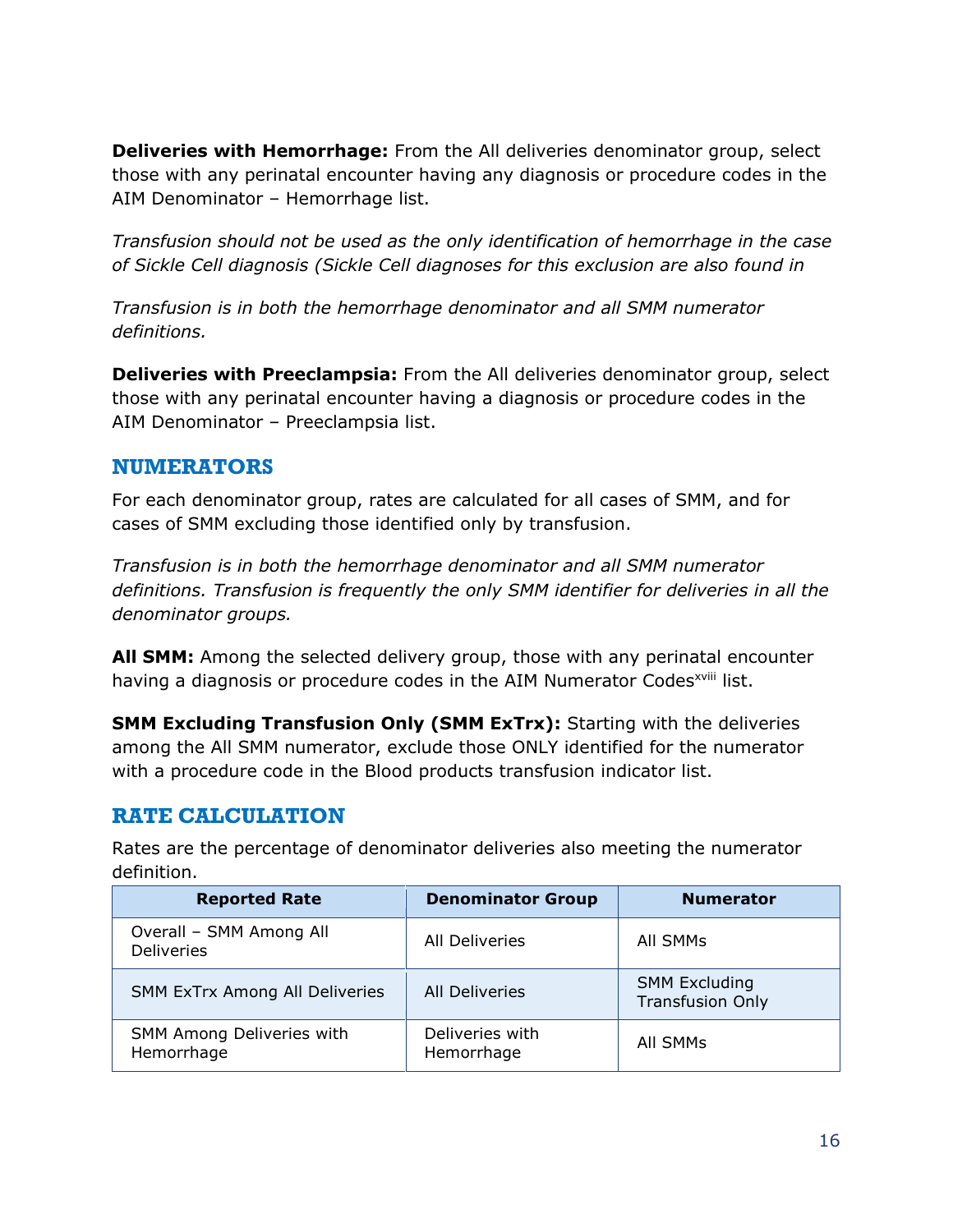| <b>Reported Rate</b>                             | <b>Denominator Group</b>        | <b>Numerator</b>        |
|--------------------------------------------------|---------------------------------|-------------------------|
| <b>SMM ExTrx Among Deliveries</b>                | Deliveries with                 | <b>SMM Excluding</b>    |
| with Hemorrhage                                  | Hemorrhage                      | <b>Transfusion Only</b> |
| <b>SMM Among Deliveries with</b><br>Preeclampsia | Deliveries with<br>Preeclampsia | All SMMs                |
| <b>SMM ExTrx Among Deliveries</b>                | Deliveries with                 | <b>SMM Excluding</b>    |
| with Preeclampsia                                | Preeclampsia                    | <b>Transfusion Only</b> |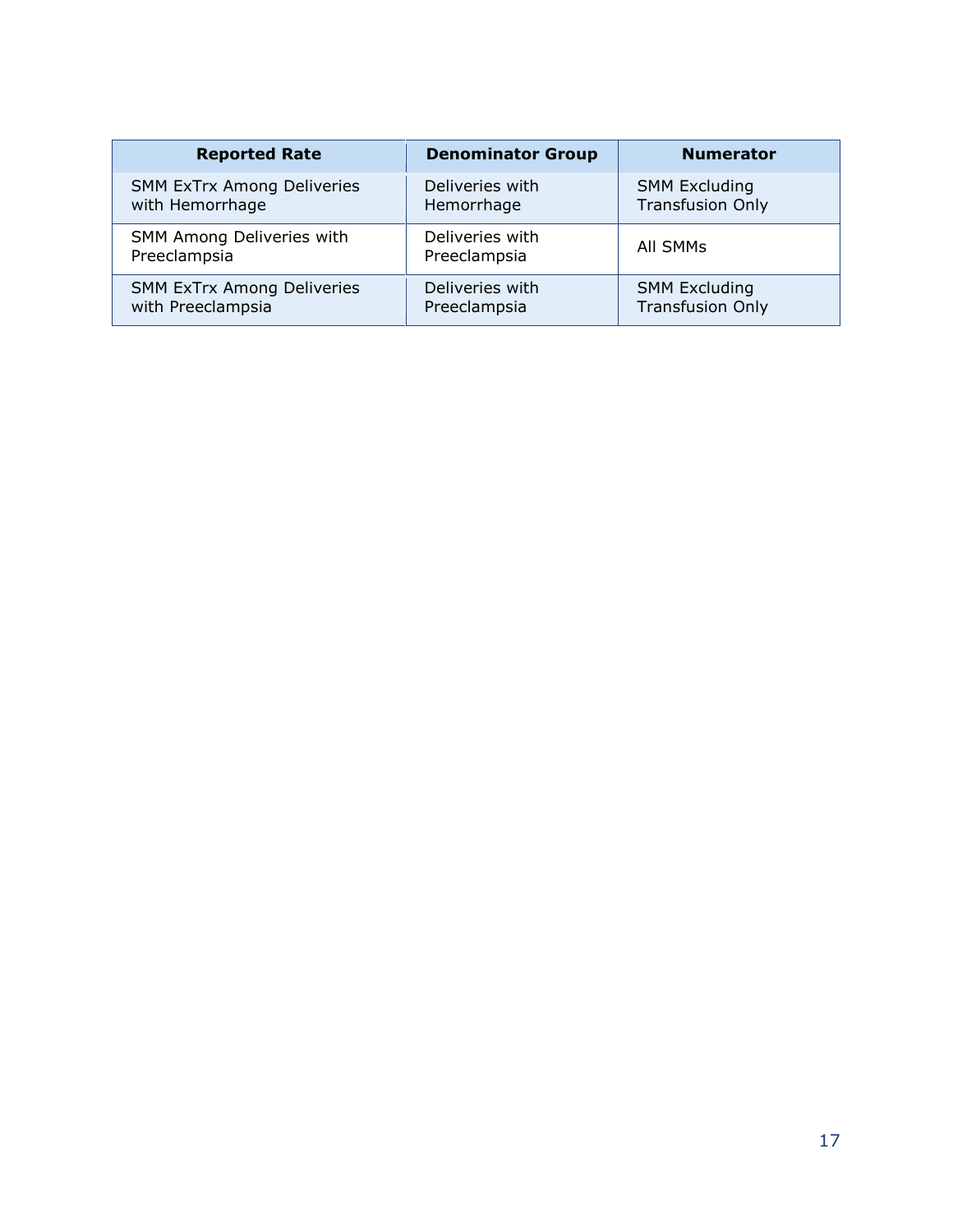## **Appendix B. References**

- <span id="page-19-0"></span>i. Texas Department of State Health Services (DSHS). 2017. Maternal Mortality in Texas: Using Precision Pubic Health to Improve Maternal Outcomes. Available at: [https://www.dshs.texas.gov/mch/Maternal-Mortality-and-](https://www.dshs.texas.gov/mch/Maternal-Mortality-and-Morbidity-Review-Committee.aspx)[Morbidity-Review-](https://www.dshs.texas.gov/mch/Maternal-Mortality-and-Morbidity-Review-Committee.aspx) [Committee.aspx.](https://www.dshs.texas.gov/mch/Maternal-Mortality-and-Morbidity-Review-Committee.aspx)
- ii. Peahl AF, Kozhimannil KB, Admon LK. 2019. "Addressing the US Maternal Health Crisis: Policies of 2020 Presidential Candidates." Health Affairs (Blog), June 26, 2019.
- iii. Kaiser Family Foundation (KFF). 2020. "Analysis of Federal Bills to Strengthen Maternal Health Care." Available at: [https://www.kff.org/womens-health-](https://www.kff.org/womens-health-policy/fact-sheet/analysis-of-federal-bills-to-strengthen-maternal-health-care/) [policy/fact-sheet/analysis-of-federal](https://www.kff.org/womens-health-policy/fact-sheet/analysis-of-federal-bills-to-strengthen-maternal-health-care/)[bills-to-strengthen-maternal-health-care/.](https://www.kff.org/womens-health-policy/fact-sheet/analysis-of-federal-bills-to-strengthen-maternal-health-care/)
- iv. Office of Disease Prevention and Health Promotion (ODPHP). 2020a. Healthy People 2020 – Maternal, Infant, and Child Health. Available at: [https://www.healthypeople.gov/2020/topics-objectives/topic/maternal](https://www.healthypeople.gov/2020/topics-objectives/topic/maternal-infant-and-child-health)[infant-](https://www.healthypeople.gov/2020/topics-objectives/topic/maternal-infant-and-child-health) [and-child-health.](https://www.healthypeople.gov/2020/topics-objectives/topic/maternal-infant-and-child-health)
- v. CDC. 2020a. "Pregnancy Mortality Surveillance System." CDC, Division of Reproductive Health, National Center for Chronic Disease Prevention and Health Promotion. Available at: [https://www.cdc.gov/reproductivehealth/maternal-](https://www.cdc.gov/reproductivehealth/maternal-mortality/pregnancy-mortality-surveillance-system.htm) [mortality/pregnancy](https://www.cdc.gov/reproductivehealth/maternal-mortality/pregnancy-mortality-surveillance-system.htm)[mortality-surveillance-system.htm.](https://www.cdc.gov/reproductivehealth/maternal-mortality/pregnancy-mortality-surveillance-system.htm)
- vi. CDC 2020b. "Severe Maternal Morbidity in the United States." CDC, Division of Reproductive Health, National Center for Chronic Disease Prevention and Health Promotion. Available at: [https://www.cdc.gov/reproductivehealth/maternalinfanthealth/severematern](https://www.cdc.gov/reproductivehealth/maternalinfanthealth/severematernalmorbidity.html) [almo](https://www.cdc.gov/reproductivehealth/maternalinfanthealth/severematernalmorbidity.html) [rbidity.html.](https://www.cdc.gov/reproductivehealth/maternalinfanthealth/severematernalmorbidity.html)
- vii.The American College of Obstetricians and Gynecologists (ACOG). 2015. Racial and Ethnic Disparities in Obstetrics and Gynecology. ACOG Committee Opinion, Number 649, February 2015. Available at: [https://www.acog.org/clinical/clinical-](https://www.acog.org/clinical/clinical-guidance/committee-opinion/articles/2015/12/racial-and-ethnic-disparities-in-obstetrics-and-gynecology) [guidance/committee](https://www.acog.org/clinical/clinical-guidance/committee-opinion/articles/2015/12/racial-and-ethnic-disparities-in-obstetrics-and-gynecology)[opinion/articles/2015/12/racial-and-ethnic-disparities-in-](https://www.acog.org/clinical/clinical-guidance/committee-opinion/articles/2015/12/racial-and-ethnic-disparities-in-obstetrics-and-gynecology) [obstetrics-and](https://www.acog.org/clinical/clinical-guidance/committee-opinion/articles/2015/12/racial-and-ethnic-disparities-in-obstetrics-and-gynecology)[gynecology.](https://www.acog.org/clinical/clinical-guidance/committee-opinion/articles/2015/12/racial-and-ethnic-disparities-in-obstetrics-and-gynecology)
- viii. ACOG. 2014. Health Disparities in Rural Women. ACOG Committee Opinion, Number 586, February 2014. Available at: [https://www.acog.org/-](https://www.acog.org/-/media/project/acog/acogorg/clinical/files/committee-opinion/articles/2014/02/health-disparities-in-rural-women.pdf)